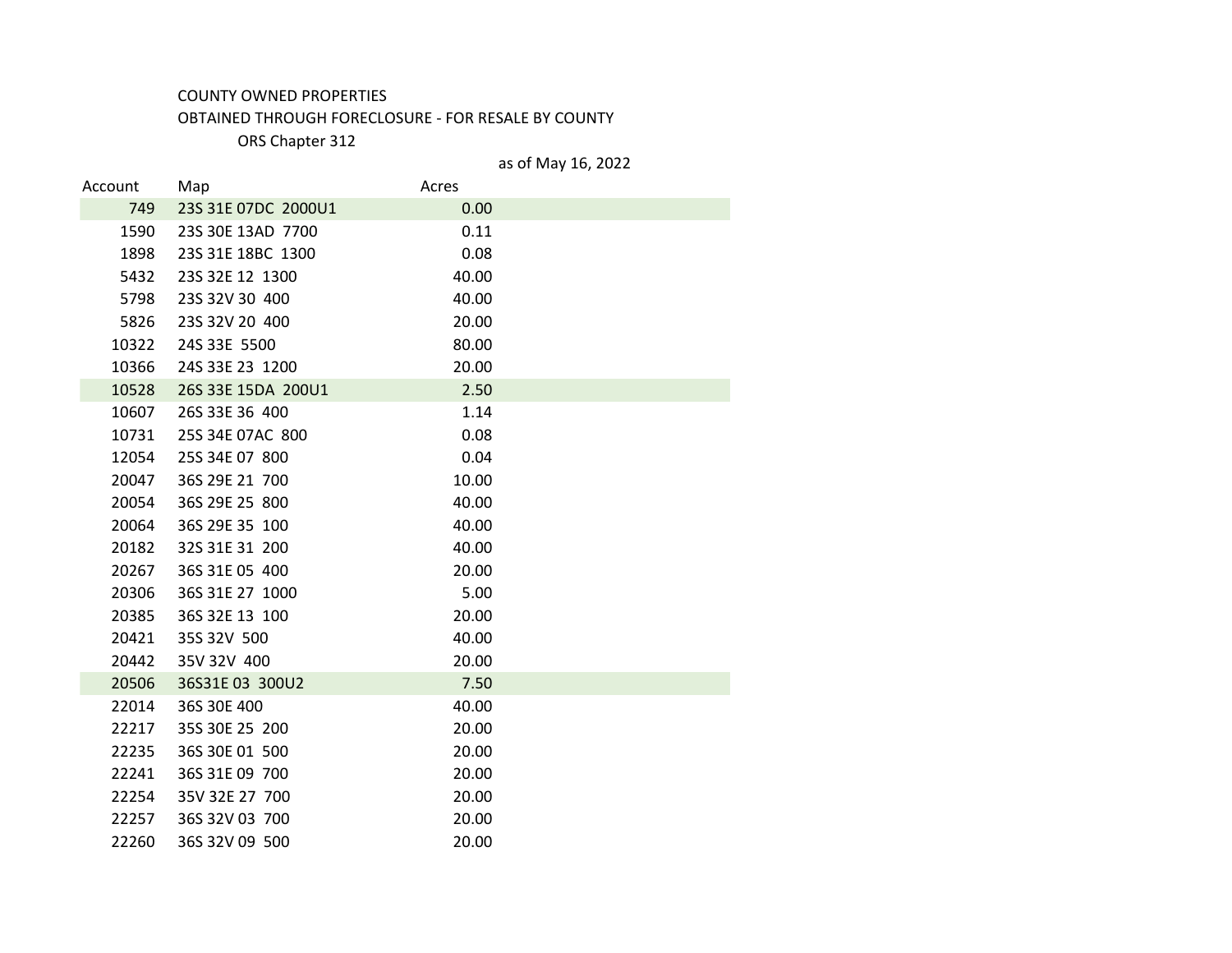| 22261 | 35V 32V 700       | 20.00  |                                                              |
|-------|-------------------|--------|--------------------------------------------------------------|
| 22265 | 36S 31E 03 300U3  | 2.50   |                                                              |
| 23240 | 25S 32E 4700      | 30.76  |                                                              |
| 23326 | 24S 32V 6400      | 40.00  |                                                              |
| 23375 | 24S 32V 25C 100   | 40.00  |                                                              |
| 27097 | 27S 29E 36 700    | 10.00  |                                                              |
| 27099 | 27S 29E 36 400    | 10.00  |                                                              |
| 37114 | 24S 29E 01 600    | 0.50   |                                                              |
| 45291 | 26S 31N 27 600    | 1.00   |                                                              |
| 46367 | 26S 31N 03 200    | 40.00  |                                                              |
| 48071 | 41S 35E 20 400    | 1.00   |                                                              |
| 48080 | 36S 36E 07 400    | 20.00  |                                                              |
| 48091 | 36S 36E 19 300    | 20.00  |                                                              |
| 48093 | 36S 36E 500       | 20.00  |                                                              |
| 48098 | 36S 36E 25 200    | 10.00  |                                                              |
| 48108 | 36S 36E 29 300    | 5.00   |                                                              |
| 48115 | 36S 36E 35 100U1  | 6.67   |                                                              |
| 48117 | 36S 36E 35 200U1  | 6.67   |                                                              |
| 48127 | 37S 36E 03 200U3  | 3.33   |                                                              |
| 48150 | 39S 36E 300       | 160.00 |                                                              |
| 48188 | 37S 36E 05 400    | 20.00  |                                                              |
| 59247 | 23S 30E 24CB 2801 | 0.11   |                                                              |
| 59507 | 36S 29E 1300      | 160.00 |                                                              |
| 93055 | 36S 30E 07 202    | 140.00 | Partition Plat - non contiguous parcel - to be sold together |
| 93056 | 36S 30E 07 203    | 20.00  | Partition Plat - non contiguous parcel - to be sold together |
| 93212 | 24S 24E 101       | 37.40  |                                                              |
| 93233 | 36S 29E 35 1000   | 40.00  |                                                              |
| 93239 | 36S 31E 113       | 20.00  |                                                              |
| 93240 | 36S 30E 101       | 40.00  |                                                              |